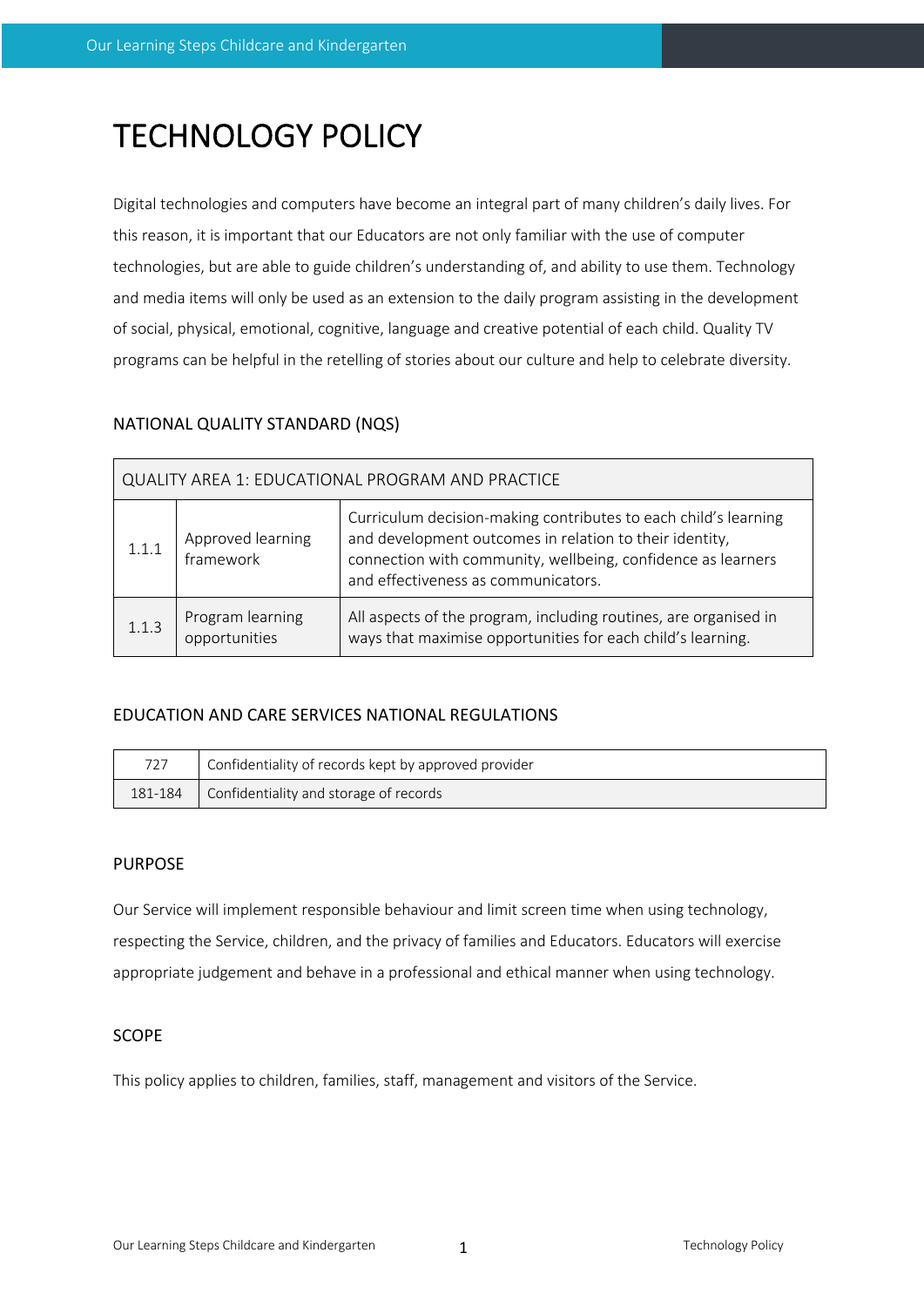#### IMPLEMENTATION

The Internet is a magnificent resource for research, communication, and extending programming ideas and interests. Computer use within our Service aims to encourage children to solve problems and use logical reasoning, leading children to make decisions and choices and assisting them to use computer software competently.

#### Management/ Nominated Supervisor/ Responsible Person will:

- Identify technology training needs of Educators in professional development.
- Ensure the Service privacy and confidentiality policy is adhered to at all times by Educators.
- Ensure there is no unauthorised access to the Service's technology facilities (programs, software program etc.).
- Ensure all Educators have appropriate log on details to provide secure usage.
- Ensure all technological devices have current virus protection software installed.
- Develop guidelines about how technology will be used within our Service.

### Educators Will:

- Comply with current legislation and Service policies.
- Keep passwords confidential.
- Log out of computers and software programs after each use.
- Only access and modify files and data for which they have authorisation.
- Not harass, slander, intimidate, embarrass, defame, or seek to offend another person, group of people, or organisation via technological devices
- Not make copies of, transmit, steal, or loan copies to other persons of Service documents.
- Not use personal mobile devices to take photos or breach children and families' privacy.

#### In regards to children, Educators will:

- Support children's natural curiosity for technology within the Service.
- Provide children with access to appropriate technologies to help develop their computer literacy skills.
- Only provide programs or apps that they have viewed and assessed prior to introducing to children.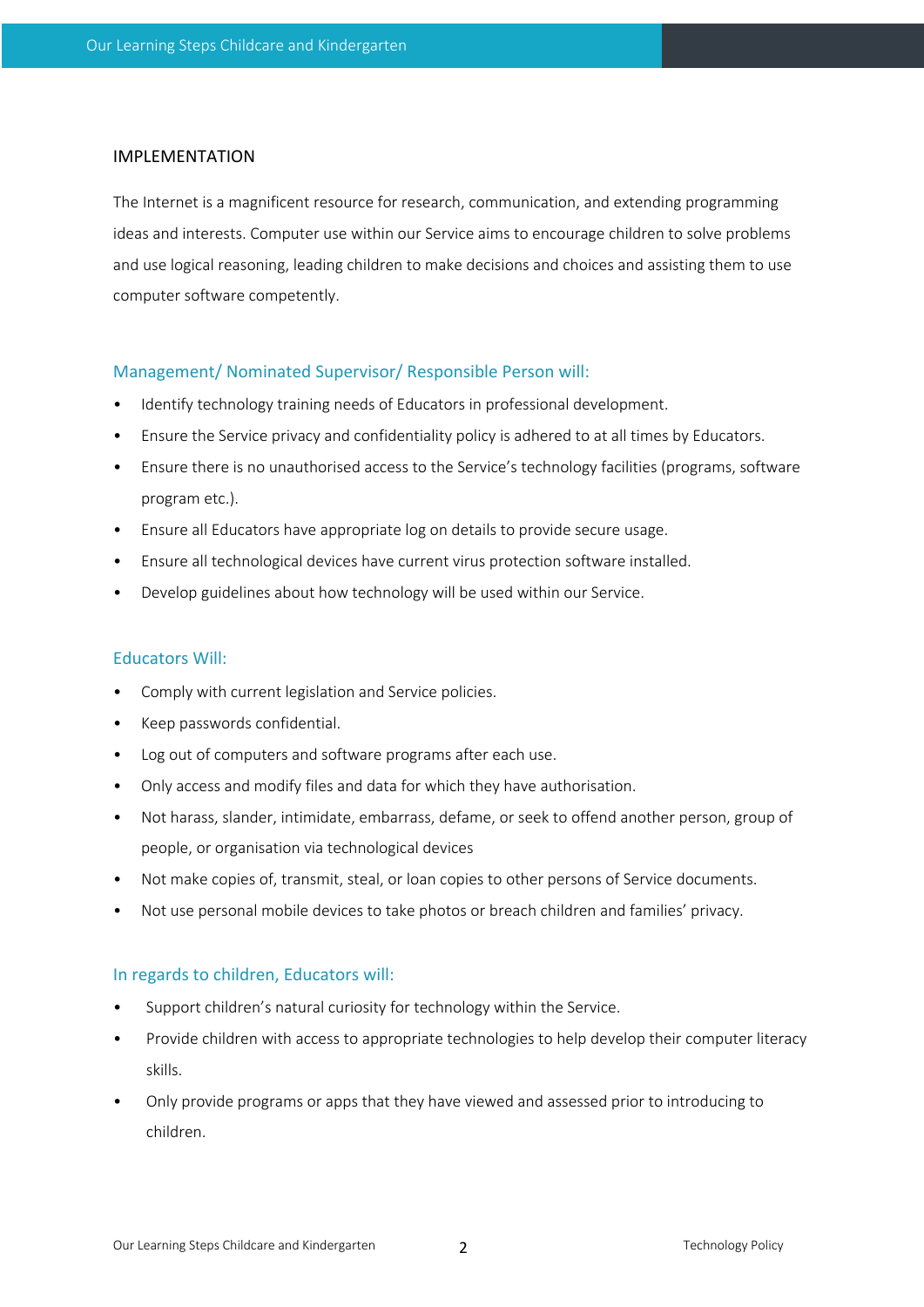- Build on children's learning and inspire the ongoing and enthusiastic acquisition of knowledge through technology.
- Use technology to build on current projects and document children's learning.
- Limit the amount of time spent on screens as per recommended screen times.
- Limit experiences involving screen use to those which have an educational component, or include movement and gross motor activity.
- Discuss with children the role of screen time in their lives and support them in making appropriate choices about their use of screen time for both education and recreation.
- Model appropriate screen behaviours to the children.
- Encourage productive sedentary experiences for rest and relaxation that are not technologyreliant.
- Ensure that an appropriate balance between inactive and active time is maintained each day.
- Ensure that under no circumstances is the screen to be used as a reward or to manage challenging behaviours.
- Educate and support children to begin to develop skills to critically evaluate sources of information on the internet.

## Guidelines for use of technology within our Service:

- Programs must be carefully selected and be suitable to the needs and development levels of each child using or watching various types of technology or media.
- Programs and apps will be chosen to support and promote children's cognitive investment.
- Technology is used to assist in expanding the content of the daily program and appropriate current affairs (e.g. the Olympic Games).
- Technology is predominantly used where play-based and 'hands-on' experiences cannot provide the same information (e.g. investigating planets or dinosaurs). It will not replace appropriate experiences nor professional pedagogy.
- Programs are chosen that are engaging and age appropriate to children: Only 'G' rated television programs and movies will be viewed at the service.
- The use of TV and watching DVD's will be kept to a minimum. When used:
	- o Programs depicting violence and/or inappropriate content (e.g. graphic news reports) will not be shown.
	- o TV programs or videos will only be shown that have positive messages about relationships, family and life.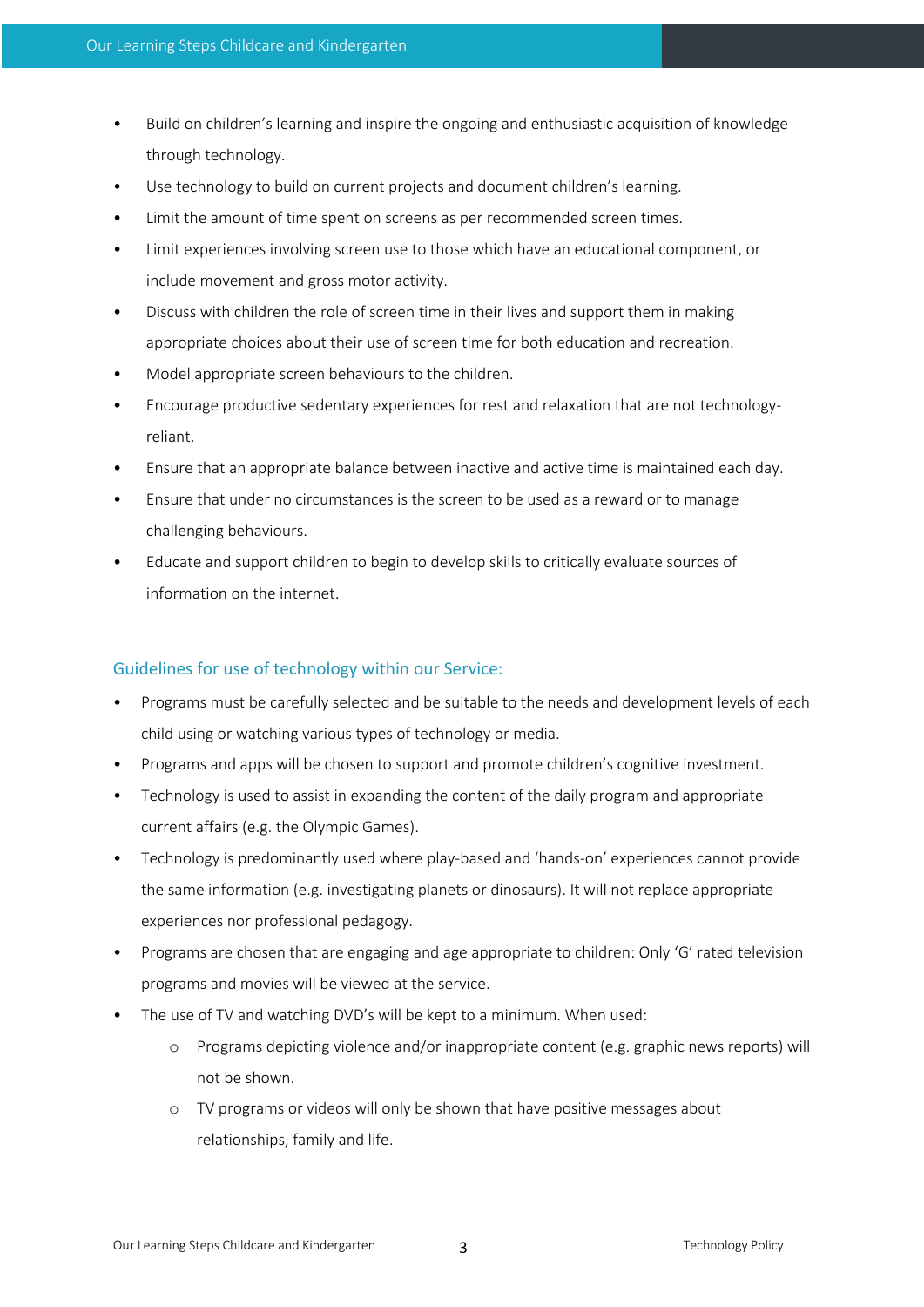- o Content to be viewed may be shared with families beforehand to ensure that they approve of the content.
- o All content will be socially and culturally considerate and appropriate.
- Timeframes for 'screen time' according to Australia's Physical Activity and Sedentary Behaviour Guidelines are:
	- o Children younger than 2 years of age should not spend any time in front of a screen.
	- o Children 2 to 5 years of age should be limited to less than one hour per day.
	- o Children 5-12 years of age should limit screen time for entertainment to no more than 2 hours a day.
- Children will be taught responsible concepts of digital use and citizenship as children are 'growing up digital'.
- Only quality developmentally appropriate interactive media will be used.

## SOURCE:

Australian Government Department of Health. (2014). *Australia's Physical Activity and Sedentary Behaviour Guidelines.* 

https://www.health.gov.au/internet/main/publishing.nsf/content/F01F92328EDADA5BCA257BF0001 E720D/\$File/brochure%20PA%20Guidelines\_A5\_18-64yrs.PDF

Early Years Learning Framework

Education and Care Services National Regulations

National Quality Standard

Revised National Quality Standard. (2018).

The Australian Council on Children and the Media for the Australian Research Alliance for Children and Youth. (2011). *Television and young children: Quality, choice and the role of parents: What the experts and parents say.*

#### REVIEW